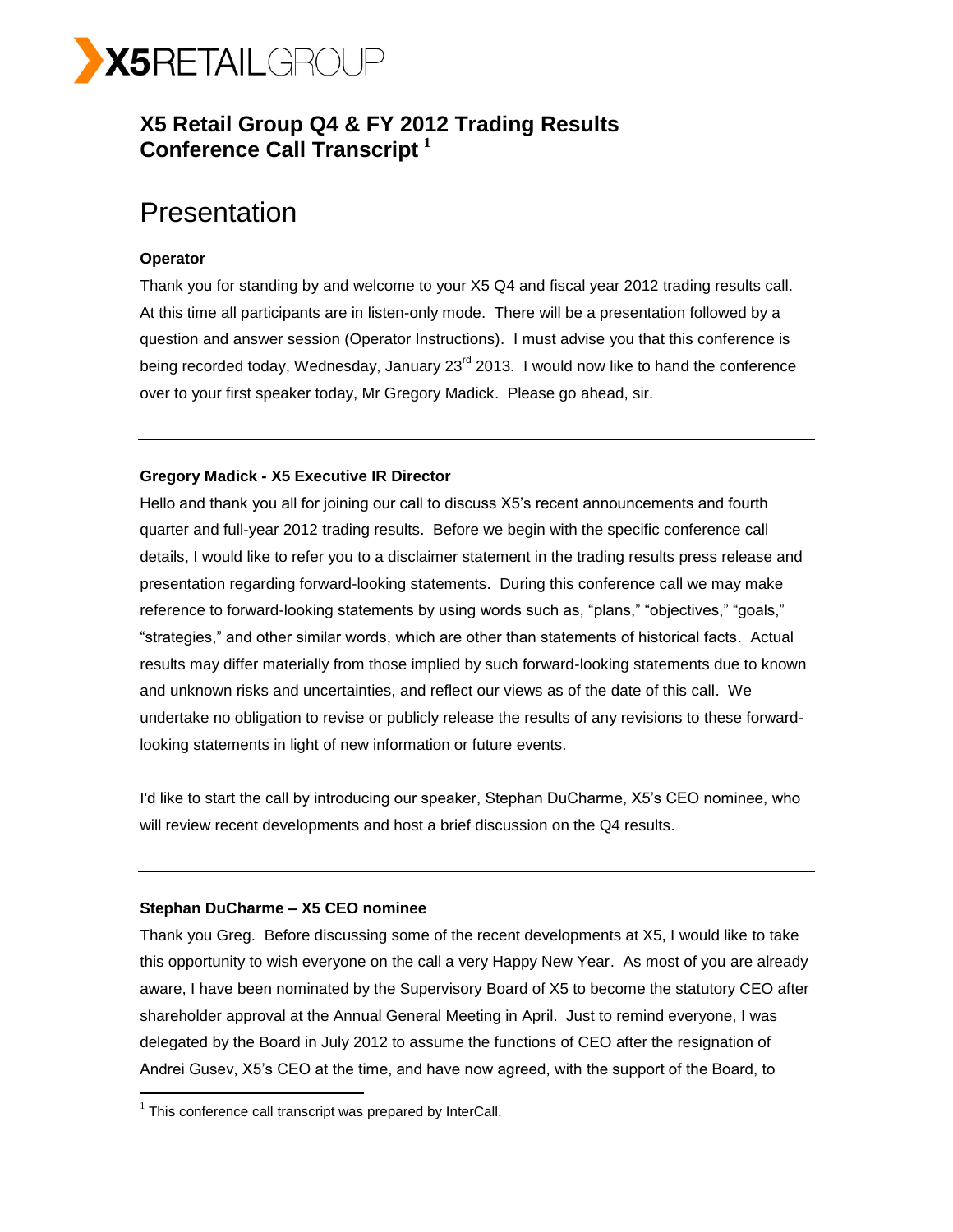legally become the Company's CEO. In doing so, I have also officially resigned as X5 Board Member. Over the past six months I have been working very closely with the Senior Management Team, travelling to our stores in the different regions, and talk with employees at various levels. This has given me a better understanding of what is going on with the business, including at the store level, what the issues are that we face and what is and is not working.

What I discovered is that X5 has an exceptionally strong asset base not only in terms of the stores, but in terms of the people running them. It was this realisation that helped me in my decision to accept the nomination for CEO and the challenge and develop and lead the team in this next phase of X5 development. Over the past six months, taking a closer look at the operations and getting a better understanding of the team leaders going forward, has resulted in a number of personnel changes at the Senior Management level. These changes have been based on my initial focus of team building and improving the working relationships and execution among the Senior Management Team. Initially my focus was on Hypermarkets, as this format had been showing the weakest results up to that point in 2012. As you may remember, in August 2012 the Board accepted the resignations of both the Head of Hypermarkets and Logistics, and we filled those positions through internal appointments, which also necessitated a change of leadership in the Supermarket format.

As we stated in previous calls, we are very pleased with the working relationship that the Hypermarkets' new Senior Management Team has established with one another, as well as with the Directors and employees at the store level; the improvements to an employee motivation and the focus on better in-store operations have allowed the format to begin reconnecting with its customer base.

We are also seeing encouraging numbers from Supermarkets, as the new General Director has been emphasising a focus on service, quality, and accountability that is supported by improvements in how employees are led and incentivised. The positive working ethos at both these formats has enabled the teams to improve operations, which has translated into better results and which is clearly supported by the Q4 2012 numbers. Recently, there have been some additional changes to the Senior Management, affecting both administrative and operational positions, which have come about directly and indirectly from our continued focus on the centralisation.

Moving to the administrative changes, we announced last week the resignation of X5's CFO and the nomination of X5's Deputy Director of the Commercial Department, Sergei Piven, to become the new CFO. Kieran will work closely with Sergei during this period to ensure an orderly and

2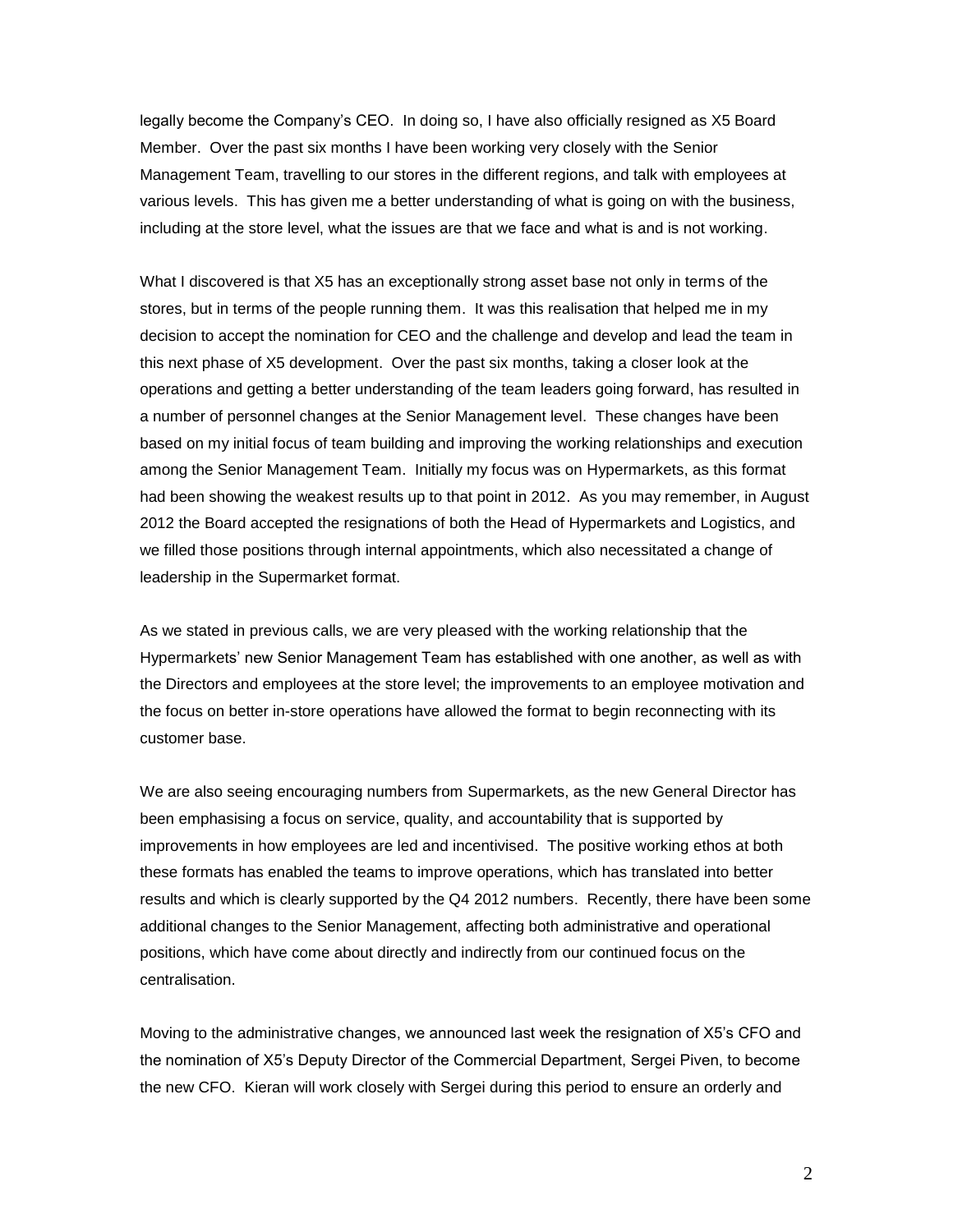smooth transition. This move is, in part, a result of the decentralisation and stabilisation of the finance function under Kieran's tenure and the recognition of the overall changing focus and needs for the position under the new CEO. Kieran has been instrumental in the development of our financial and operating reporting systems and teams, which have allowed us to report faster and provide the transparency into the business necessary to better understand our operations.

The expectation has always been that Kieran would rotate out once the finance function was successfully cascaded down to the formats and the integrity of the reporting structure was secured. Sergei was brought on in 2011 and has been learning the business from an operational perspective as first Finance Director for the Commercial Department and later Deputy Director of the Department. This experience has provided a solid understanding of the format and logistics operations at X5, and combined with his many years of experience in finance and retail operations, both internationally and in the domestic market, should provide a unique perspective for the CFO role.

Other admin changes included the resignation of Tatiana Kozhevnikova, our Director of Human Resources, which also is in line with the continued decentralisation of our operations. Since Tatiana arrived in early 2011, we have been working to transfer the HR responsibility to the individual formats and, for all intents and purposes, this work has been completed.

My acceptance of the nomination for CEO and the assessment of our needs for the next phase of the Company's evolution signals the right time for Kieran and Tatiana to rotate out. They have delivered on what was asked of them and we thank them for their contributions.

Moving to the operational change, the Board has agreed to accept the resignation of Frank Mros, the General Director of the Soft Discounter format. Frank had been with us since June 2012 and I think the expectations were high for both him and ourselves based on his CV and operational background. Unfortunately, when you are dealing with a multinational Management Team and cross-cultural assimilation it is difficult to manage and predict how people will integrate and develop in a new top management position. Russia is, as we know, a difficult environment to work in both culturally and organisationally, and this was affecting Frank's ability to assume the leadership role, which the Board and I felt was necessary for the Soft Discounters to improve results, which had been deteriorating in the second half of 2012. Ultimately, this is what led to the Board's decision to accept Frank's resignation. That being said, there is no management crisis at the Soft Discounter format. We have a Management Team in place, who will continue to run the day-to-day activities at the Soft Discounter under my direct supervision, and I'm being supported in this task by both the new CFO and our Head of Strategy.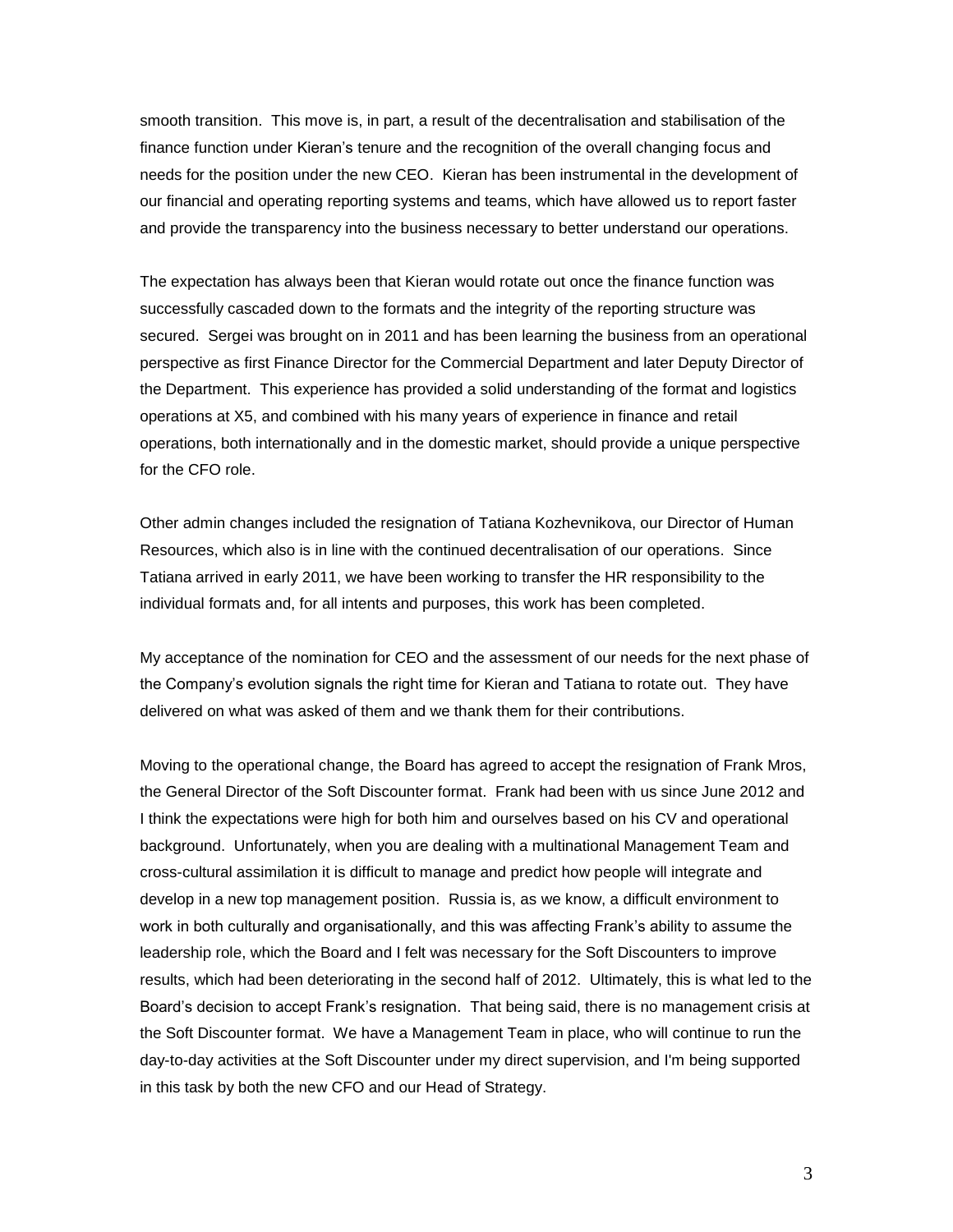As we've discussed on earlier calls, we developed a three-point initiative in fall for the Soft Discounter format that focuses on shelf availability of the 500 best selling items in the assortment, increased focus on fresh fruits and vegetables to ensure quality, and also increase the footprint of the category in these stores, and a focus on store appearance, which the team will continue to roll out. We also will continue with the plans to increase the number of regional supervisors, so that they have fewer stores to monitor and can provide more support to store directors and improve accountability.

During past calls we have also identified an underinvestment in store refurbishments in core regions, as part of the decrease in X5's competitiveness in these regions, and we still plan to address this as part of our capital investment programme for 2013.

This concludes my comments on the recent announcements. Now, I would like to address some general points regarding the Company's strategy and future plans.

As we have stated in the previous trading update call, there is no change in the Company's multiformat strategy. The Board recognises that this presents the best opportunity to capitalise on the opportunities in the Russian market. Our Supervisory Board has reiterated its support of the strategy and their commitment to developing a national champion in the Russian retail market.

In terms of 2013 guidance, I think it would be more appropriate to wait until our Q4 and full year 2012 financial results release and conference call to update the market on our plans for this year. This will give Sergei, our new CFO, a chance to assume ownership of this new brief and for both of us to lay out in more detail some of the initiatives that we see as fundamental in delivering the growth we have planned for the year.

Now, regarding the Q4 results, I think overall the results were in line with our guidance for net retail sales growth. We did a slowdown in the 10% run rate we posted for net sales growth in Q2 and Q3, primarily due to the Q4 results of the Soft Discounter format.

Regarding our expansion, we delivered 800 net stores in line with our guidance; however, our net selling space grew by 14%. The main reason for this was a decrease in selling space as a result of having closed two hypermarkets and the downsizing of a third, which amounted to an approximately 20,000 square metre reduction and materially affected the net selling space growth.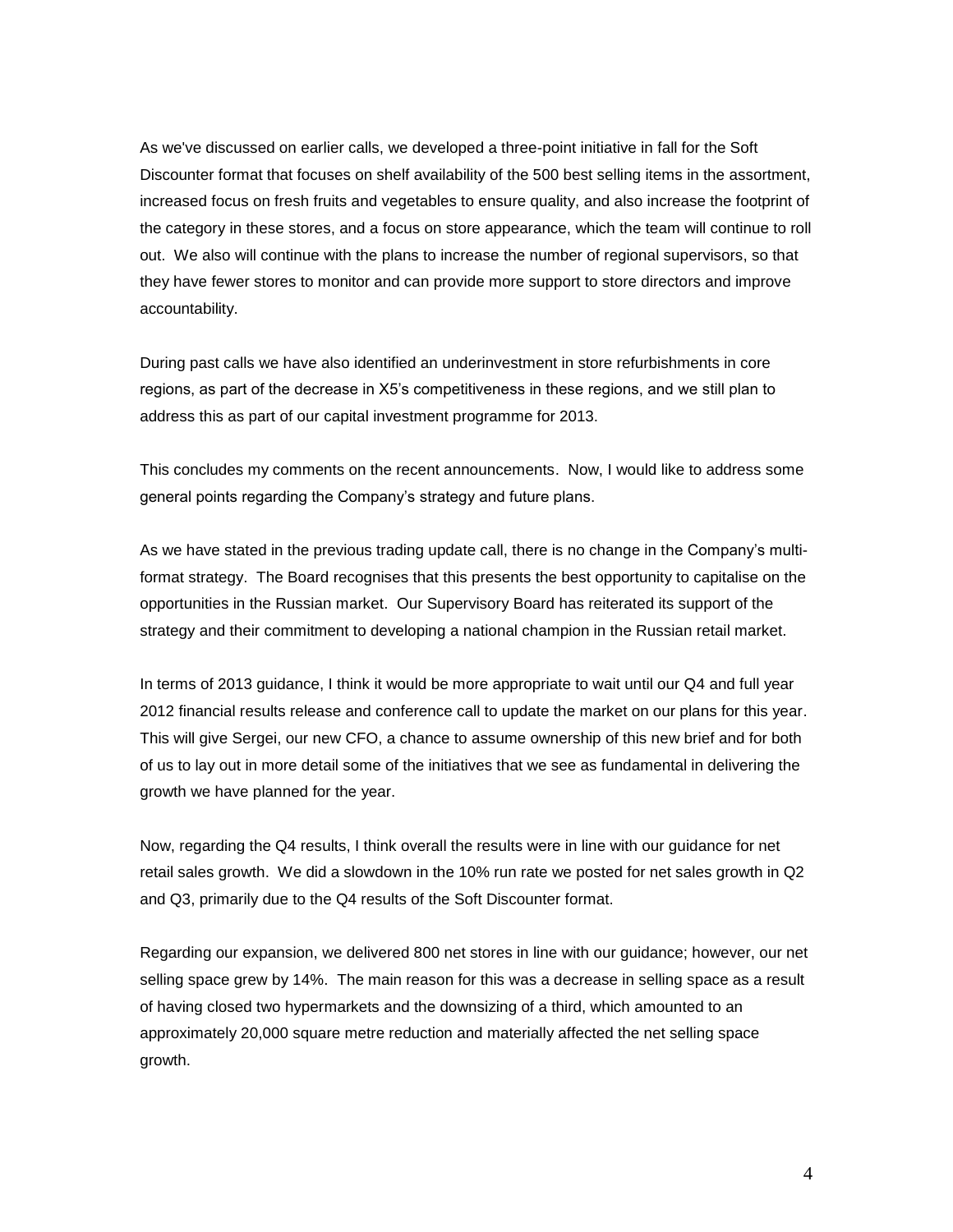Looking at the individual formats, as I've stated earlier, we have seen positive momentum at the Supermarket and Hypermarket formats in the second half of 2012. In Supermarkets we have seen positive trends in sales growth since August 2012 and like-for-like sales results were positive in Q4, the first positive quarterly like-for-like results this year for Supermarkets.

In Hypermarkets the positive results are visible in the reduction of the year-on-year decline in total net sales and like-for-like sales results, which are much improved from double digit declines in the first none months to low single digit in Q4 and, as you can see from the presentation, the monthly trends look very positive. As we commented earlier, we have seen a deterioration in the results of the Soft Discounter during the second half of 2012.

The year-on-year monthly sales results have been declining from 21.8% in June to 8.1% in December. Like-for-like monthly sales dynamics have been in decline after peaking in June and they are now in negative territory for November and December. This is primarily due to an increase in competition in our core regions, the aging of our store base in the core North West, St Pete's, and Central Moscow regions, and operational issues with logistics leading to poor service levels in select regions. We will continue to address these issues through the format's three-point plan focused store refurbishments and improved accountability, which I discussed earlier in the call.

During our Q4 and full year financial results conference Sergei and I will provide you with more details on the initiatives we will be implementing operationally to improve results. We will not be providing specific details on these during this call, so please take this into consideration during the Q&A session.

Finally, in the process of closing the Company's 2012 accounts, we have determined that we will record a non-cash property plans and equipment impairment charge in the fourth quarter of 2012. The impairments will be carried out in accordance with IAS 36 impairment of assets and comprises impairments to certain non-performing assets, equipment, and the Kopeyka brand. Initial estimates are that the impairment charge will be up to RUR 16 billion. The impairment charge is a non-cash item, which will not affect X5's EBITDA or the Company's key credit metrics. The impairments also have no impact on the bank's credit arrangements, covenants, or bonds.

Operator, we are now ready to start with the Q&A portion of this call.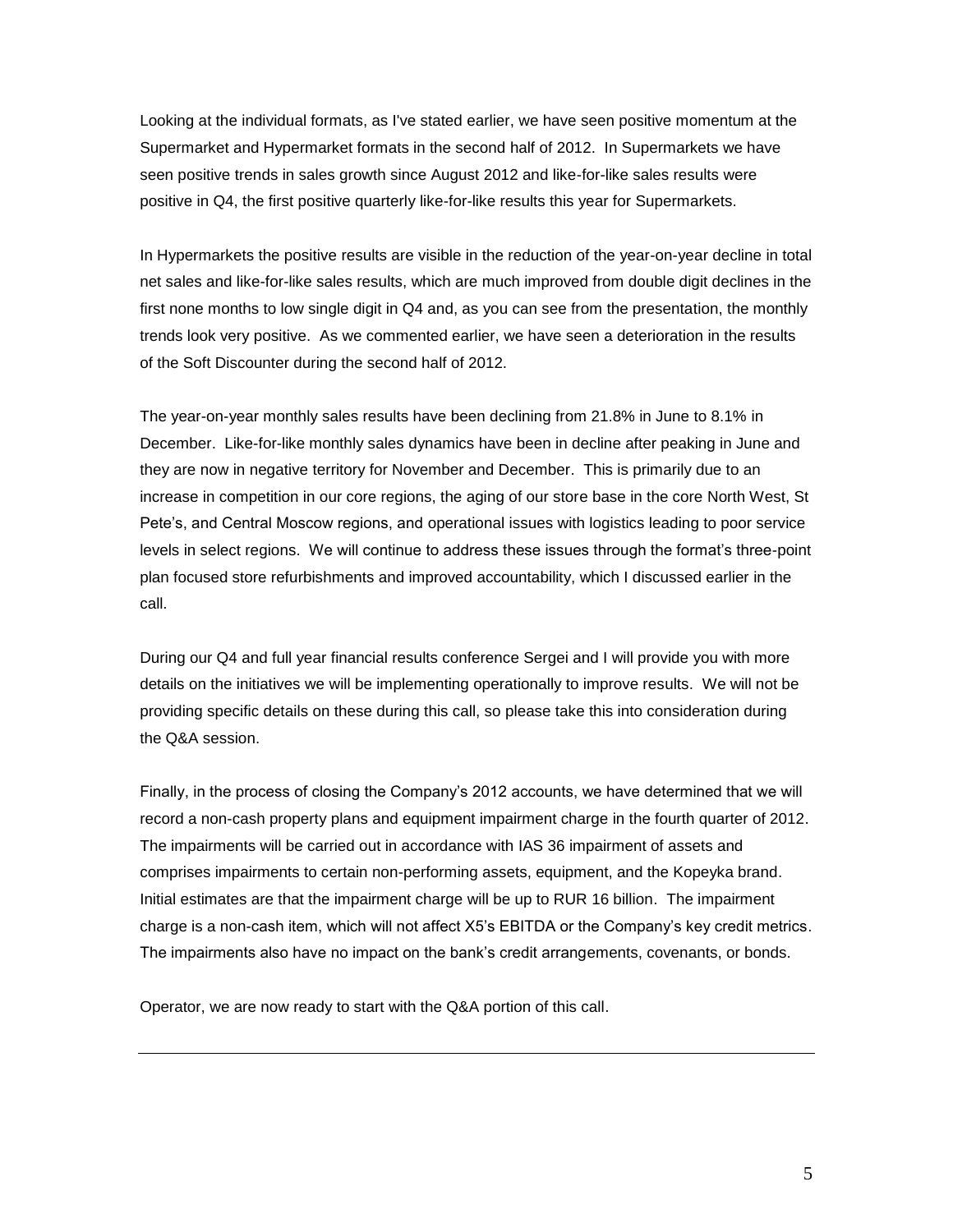# Questions and Answers

## **Nick Ashworth – Morgan Stanley**

Hi, good afternoon, everybody. Thanks for the opportunity to ask questions. I guess my question is around the Soft Discounters and looking at the numbers that you provide on the website and, in particular, if you could provide a little bit of colour. You talk about the logistics issues and the low service levels at the distribution centres. Can you provide a little bit of color around what's happening and why those service levels are down, and what the historic problem is? And then does this impact your ability to grow that part of the business through 2013 if the focus is very much on trying to turn around that business?

## **Gregory Madick - X5 Executive IR Director**

Yes, I think we won't be going into detail about the initiatives that we will be implementing to turn or to address issues of logistics. That's something that we will be talking about on the Q4 and full year financial results conference call once Sergei has, as we said, time to look at and develop his brief as the CFO, so this is also for all of the other listeners who are waiting in line to ask questions. We won't be providing much detail on those types of initiatives during this call, sorry.

## **Nick Ashworth – Morgan Stanley**

All right, understood, so will you be able to provide any sort of guidance for 2013 now, or, just to be clear, you're going to give nothing and then we wait for the call in March for the first – for the guidance for '13?

## **Gregory Madick - X5 Executive IR Director**

Yes, that's correct. As we said during the conference call, we won't provide guidance on 2013 estimates now.

## **Nick Ashworth – Morgan Stanley**

Okay, perfect. I'll let other people jump in. Thank you.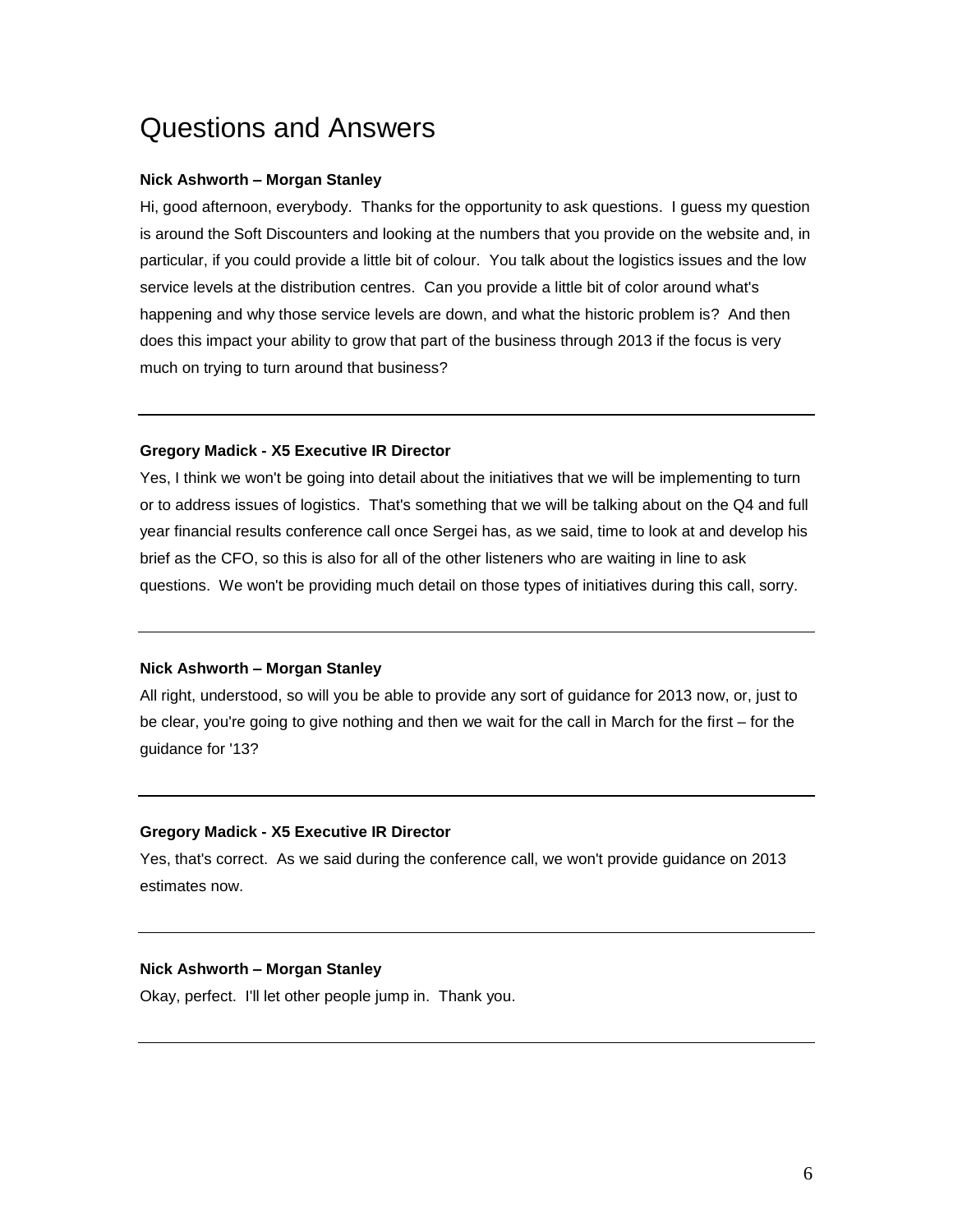#### **Maria Kolbina – VTB Capital**

Yes, good afternoon. I have a few questions. First of all, you saw some improvement in the traffic in Hypermarkets and Supermarket business. Do you think you are on a recovery track and trend and you think that these results are sustainable? So that's the first question. The second question basically in the same territory; what has happened to the Discounter business in the fourth quarter this year, because traffic is down as low as 5% in the [minor] zone, and overall why have we observed such declining trend in December compared to October? Was it because of some lower marketing activity, because inflation seems to be at the same level? And the third question, can you once again elaborate on the nature of the impairment loss that you plan to record in the fourth quarter account? So that's it, thank you.

## **Stephan DuCharme – X5 CEO nominee**

In terms of the Hypermarket and the Supermarket formats, yes, we are pleased with the results so far. We are taking it one month at a time. Looking forward, as we said, we're not going to give any guidance, but we are hopeful that things will continue,

#### **Maria Kolbina – VTB Capital**

So you see it as quite a sustainable – the sustainable trend?

## **Stephan DuCharme – X5 CEO nominee**

As I said, one step at a time, but the trend is definitely in the right directions…

## **Maria Kolbina – VTB Capital**

And with regards to the Soft Discounters, then?

#### **Stephan DuCharme – X5 CEO nominee**

Yes and as regards to the Soft Discounters, none of us is pleased with the results. We are looking in more detail into them, including myself personal and Sergei Piven, the new CFO. It may be down to a combination of factors, including our competitiveness position in the two core regions. It could be related to the somewhat aged asset base in those same regions. There may have been an issue with communication towards the end of the year. We are analysing all of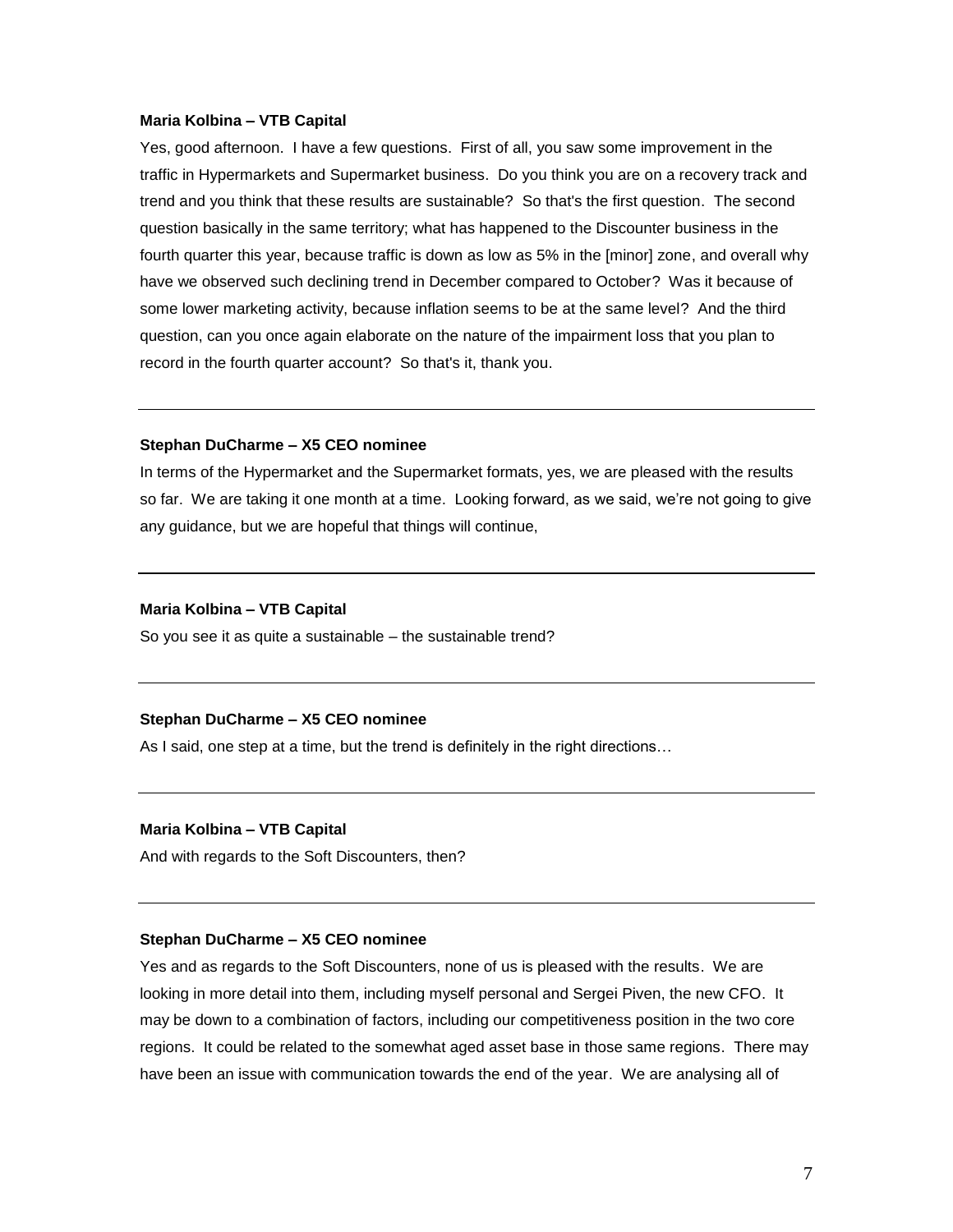that. Once we have completed our analysis we will tie that into a programme that we're already in the process of defining for this year and we will come back to you with more results in March.

#### **Maria Kolbina – VTB Capital**

Okay.

## **Stephan DuCharme – X5 CEO nominee**

Regarding the impairment charge there is no link whatsoever between that and the Discounter performance in Q4. This is a technical matter that does in some ways relate to the less than satisfactory overall performance in 2012, but is not specifically linked to the Q4 Discounter performance.

## **Maria Kolbina – VTB Capital**

No, that's – that I fully understand. I just want to get – to understand the nature of this impairment. It's PPE, or – so can you – I understand there is no link between Discounters and impairment.

## **Stephan DuCharme – X5 CEO nominee**

It's property, plant and equipment including, for example, the Kopeyka brand, writing that down to zero for the obvious reasons that we are currently not using that brand anymore.

## **Maria Kolbina – VTB Capital**

And it means that this was reflected as investment property on the balance sheet that you have now for the [free valued]? So it's…

## **Stephan DuCharme – X5 CEO nominee**

I'm not in a position to answer that. Sergei is here, but I'm not sure he's into the detail of that at this point, but it's an adjustment to PT&D.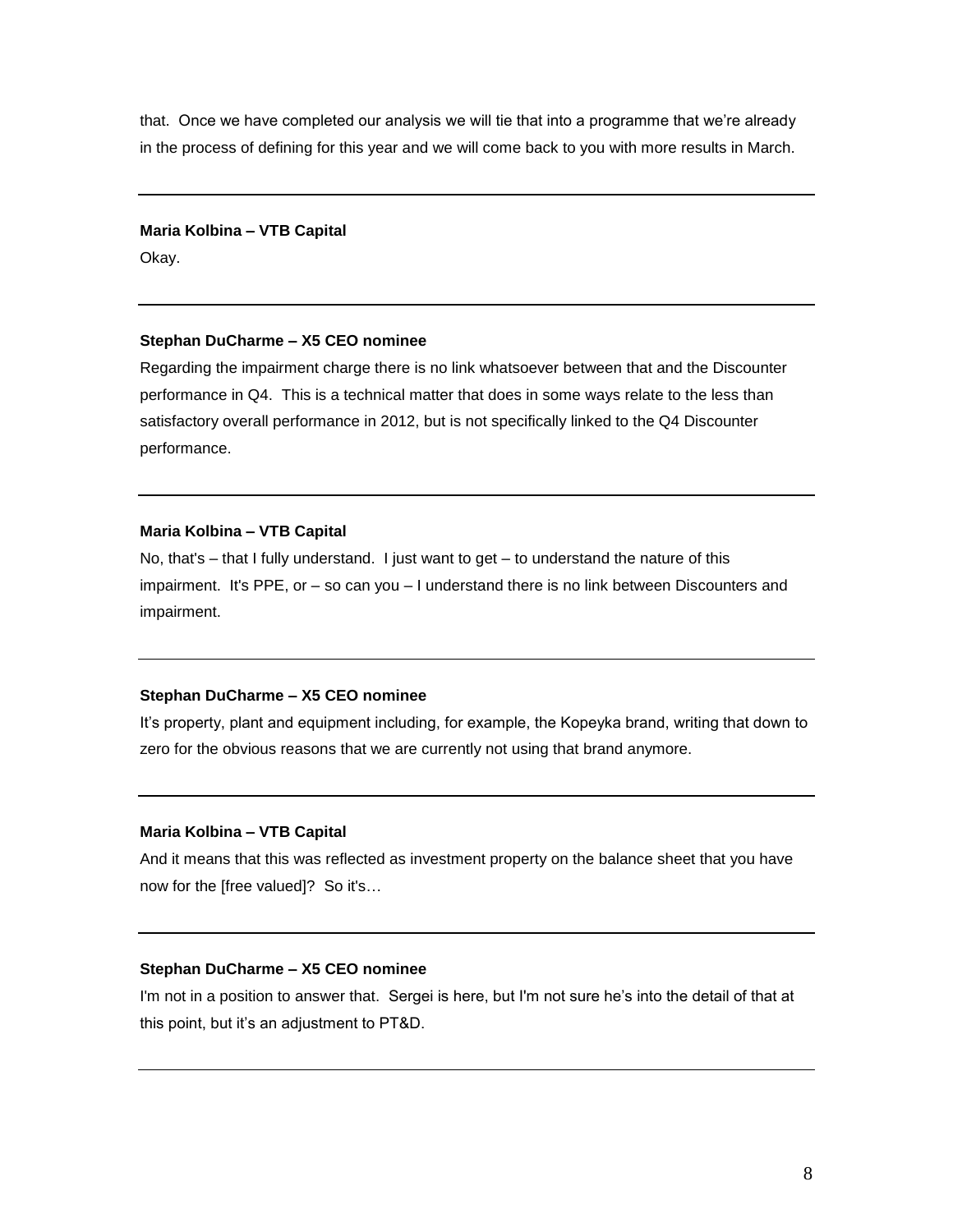#### **Maria Kolbina – VTB Capital**

Okay, so if you can come with more details on that maybe in an email form that would be very useful. Also, the last question with regards to the monthly to four months in the fourth quarter, so can you provide any comments why sales were that much [down], from 10.1% to 6.8% in December, and December of 2011 doesn't seem to be the very high-base effect, so any comments on that front?

#### **Stephan DuCharme – X5 CEO nominee**

Can you repeat that please?

## **Maria Kolbina** *–* **VTB Capital**

Can you provide any comments why sales growth for the Company in the fourth quarter in between the months have slowed down from 10.1% in October to 6.8% in December? So can you provide any justification for that; less aggressive marketing campaigns with the customer and some other reasons like weak operational performance? So can you talk more on that front?

#### **Stephan DuCharme – X5 CEO nominee**

Most of the impact of that is obviously coming from the Soft Discounter performance and that is something we are looking into more closely at this point.

#### **Maria Kolbina** *–* **VTB Capital**

So you think you were a bit unprepared for the Christmas sales in December?

#### **Stephan DuCharme – X5 CEO nominee**

I wouldn't state that as a specific reason, no.

#### **Maria Kolbina** *–* **VTB Capital**

Okay, thank you very much.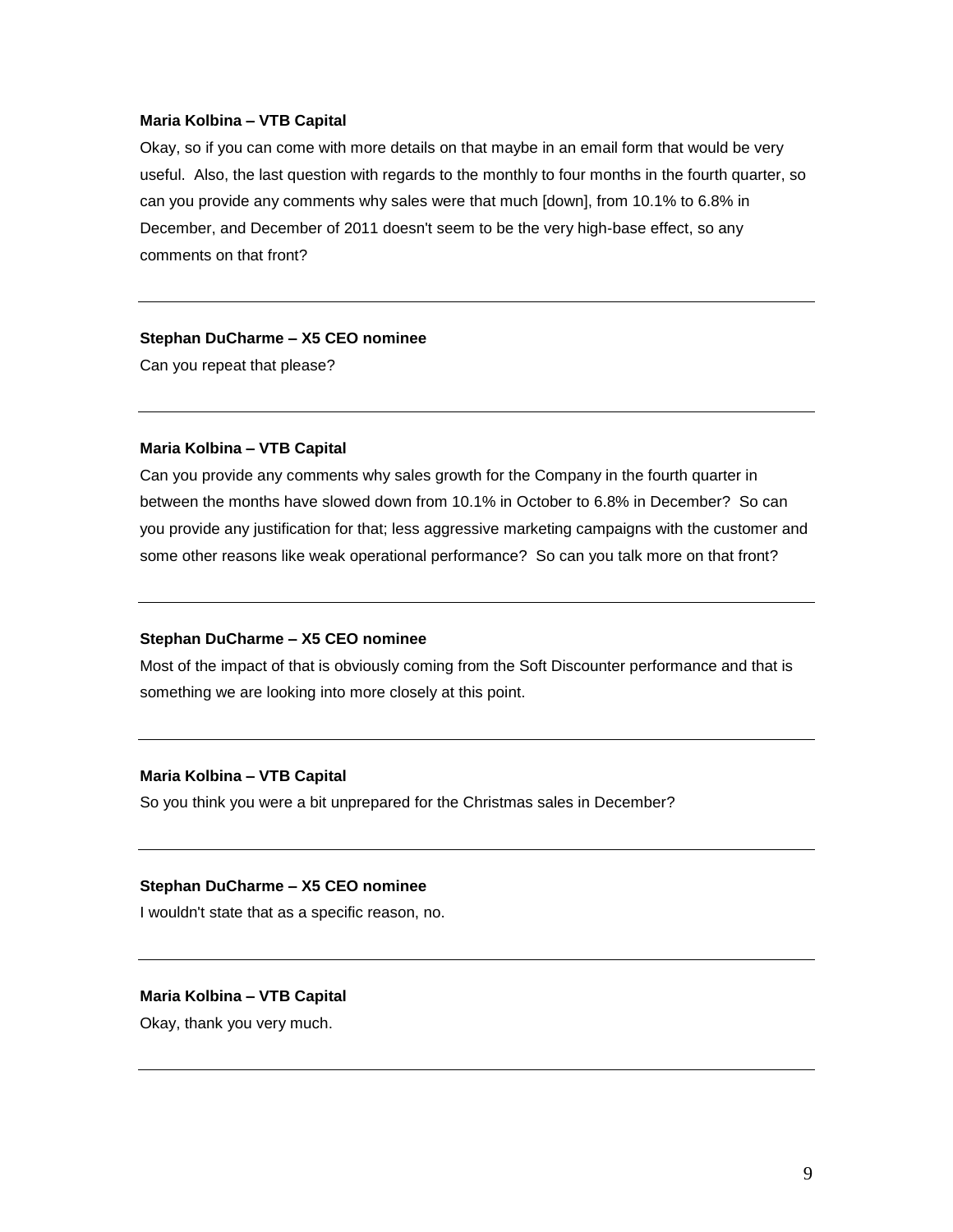#### **Patrick Shields** *–* **Wood & Co.**

Yes. Well, I guess I'm going to follow on what Maria has been focusing on and looking at. I think we all applaud the measures that have been taken in Hypermarkets and we're seeing some real positive turnaround there, and clearly Supermarkets has been performing better in the fourth quarter, but I think the problem that we have is – the market community, looking at you guys, is that the issues of Pyaterochka have been known for some time and it's not as if this is just a fourth-quarter manifestation. On previous conference calls, both prior to your assuming the CEO's role and subsequently, we've talked – whether under Frank Mros's stewardship or, more generally, about what needs to be done at Pyaterochka, and I just wonder whether, given the acceleration and the rather precipitous acceleration in terms of negative traffic numbers, is there – we need some help in trying to understand that. To say that you've got an aged – you've got – it's an aged store base and there are still some issues in terms of stock availability, we're seeing a real acceleration in traffic attrition, which is a disturbing trend in itself. At the same time, and this has been the subject on previous conference calls, [where] there should be at least some positive like-for-like benefits accruing for the Soft Discounter format from the fact that those old Kopeyka stores are now running on better sales density, so surely you have some view on what your customers are saying. Presumably, at the store level and the regional level you're in touch with some of your customers, so what is it that is still misfiring, given the fact that for at least the last three months you've been trying to focus on some short-term measures to support the performance of those stores, because, minus 8% traffic like for like for December, in what should be a pretty good month for you, is a pretty significant negative trend? Have some of the issues that you were trying to address [audio] even more problematic? Has it been shelf-availability that's been proving itself more problematic? Where are the bottlenecks in the performance of Pyaterochka?

#### **Stephan DuCharme – X5 CEO nominee**

Patrick, I appreciate that some of these matters have been taken up on previous calls, and we've talked through during those calls what we felt some of the issues were. We brought someone on board in June to tackle those issues and other issues. We were not satisfied with the performance in tackling those issues. We cannot exclude that that contributed to the performance in addition to having tried to address those issues. At this point unfortunately I would not be comfortable laying that out in anymore detail, because I don't think it would be fair to previous participants, nor to those who are trying to tackle this issue at this point.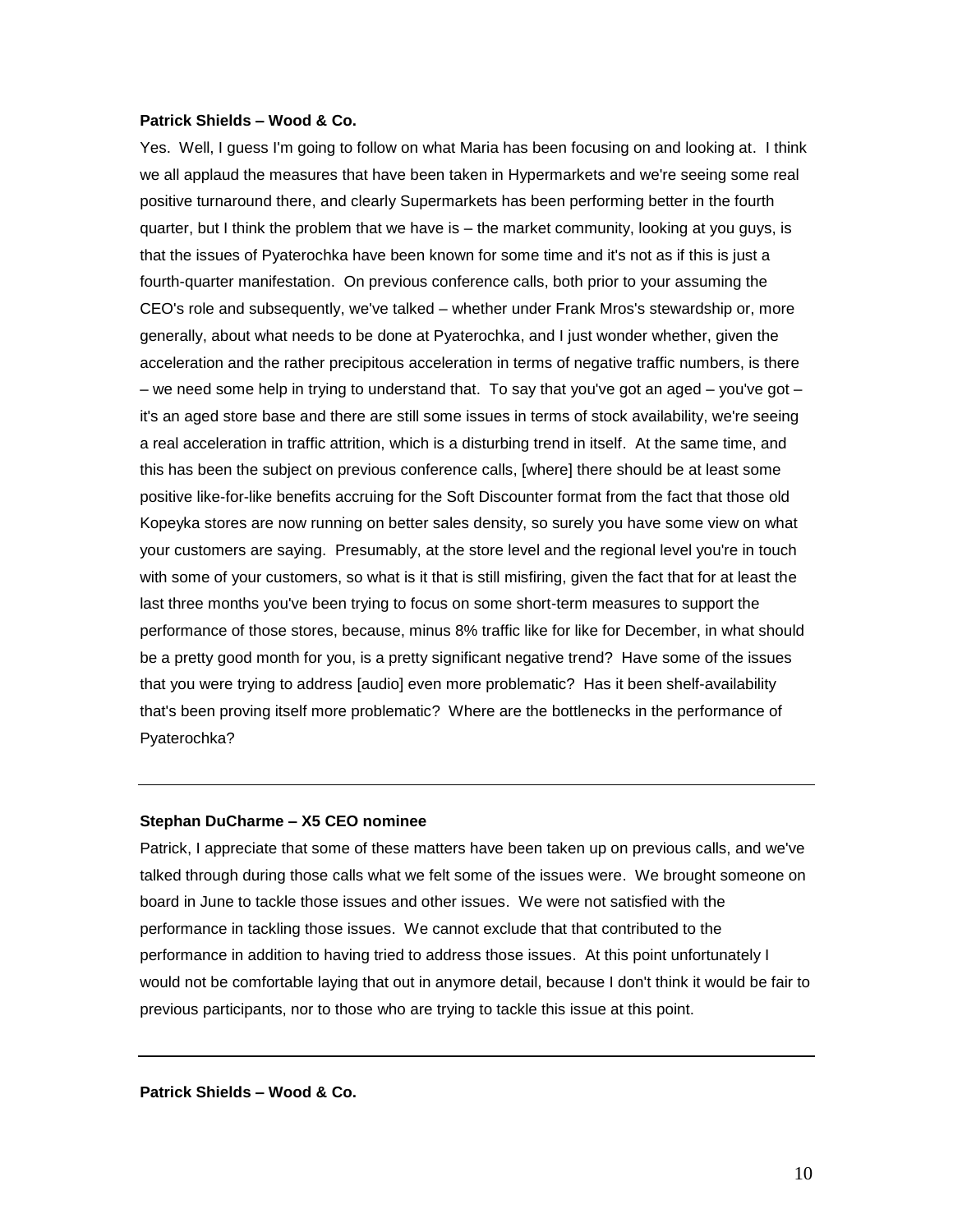Okay. I'm happy to accept that, but I guess I accept it under the circumstances. In terms of given how central this is to the performance of the Group overall, what do you want to do in terms of repopulating the management team of Pyaterochka? Are you looking for a new GD? Do you feel that the existing team is capable of driving the business forward? Obviously, Frank brought in a couple of guys to support him in his efforts. Have we come to the end of management change there, or do you expect to be able to try and find somebody to run that business this year?

#### **Stephan DuCharme – X5 CEO**

On that point, Patrick, we built a team around Frank over the last six months. We give Frank credit to certain initiatives that were launched over the course of the period. We think some of them are beginning to bear fruit. We have not nominated anyone to assume that position for now, because we want to give the full team a chance to work together on a day-to-day basis; three Operational Directors, a Marketing Director, and eight Regional Directors. We will take this forward one step at a time. We think it would be highly risky given…and we are as aware of the fact that this is the biggest part of our business as you are, we do not want the risk of bringing in someone immediately. We think that is a higher risk than letting the current operational team taking forward under the guidance of Sergei and myself.

#### **Patrick Shields – Wood & Co.**

Okay, and maybe one last question on Pyaterochka. You have prevailing food inflation, whether you believe that Rosstat is the right number that reflects a basket or not, but it certainly looks as if your basket development compared to other convenience store operators around the Russian market was trending very significantly below inflation. How do we interpret that? Do we interpret that that you've been aggressively investing in prices across the assortment in Pyaterochka? Is there something specific in what you were trying to do with promotions in the fourth quarter? And given the fact that it doesn't seem to have had a particularly positive impact on traffic like-for-likes, are we to assume that you feel that your promotional campaigns have been misfiring?

#### **Sergei Piven - X5 CFO nominee**

Our Soft Discounters maintained the lowest price in the market and our Supermarkets are still the most affordable Supermarkets in the country, and in our Hypermarkets we also try to be very competitive on prices. We do invest in price and we…you may say that we are holding the price inflation down, which we also try to do it with our suppliers, so, yes, we do manage the price and we try to stay competitive in terms of pricing.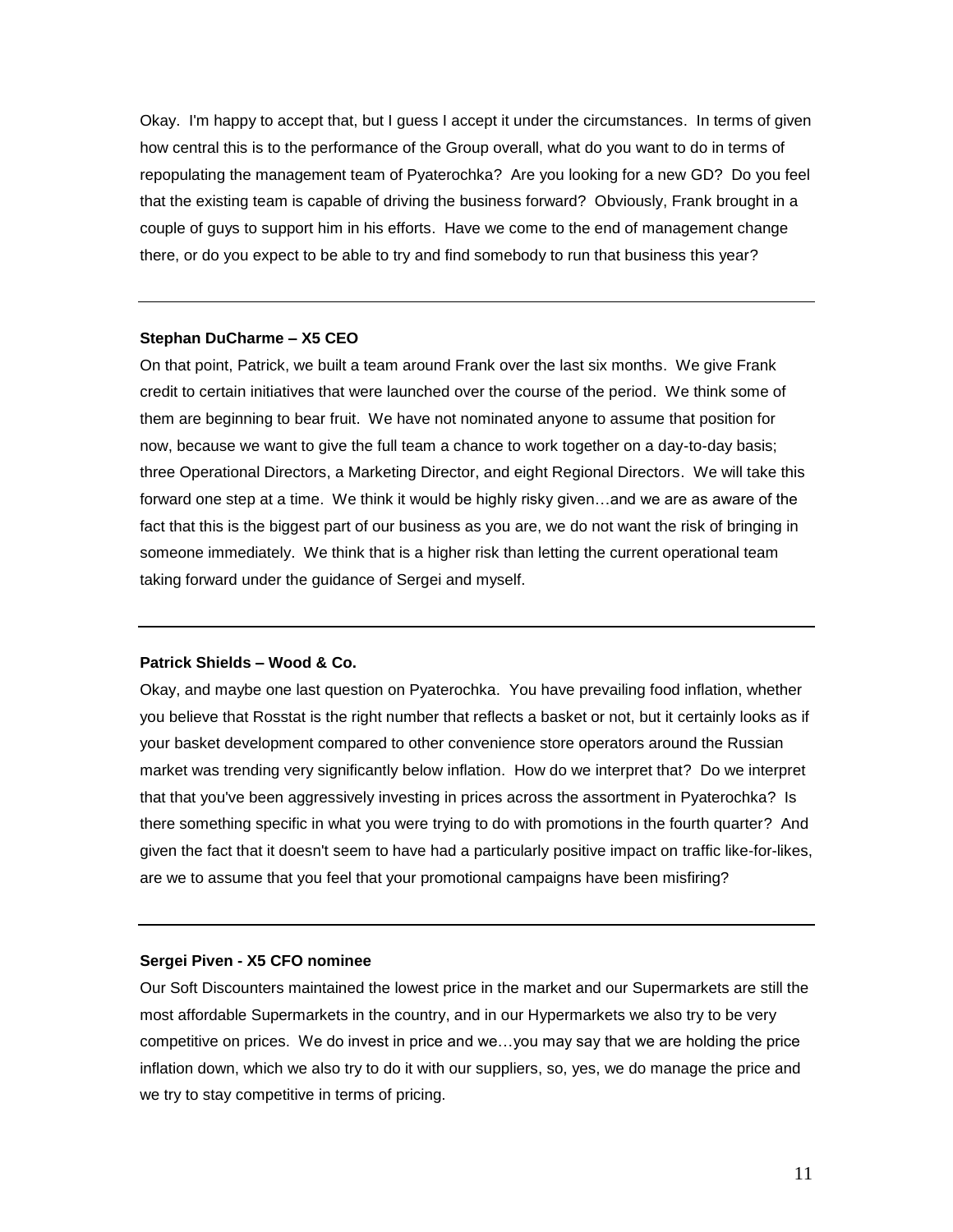## **Patrick Shields – Wood & Co.**

But do I understand…

*[All talking]*

#### **Sergei Piven – X5 CFO nominee**

Yes, I'm sorry, we also ran some very interesting promo campaigns, some of them we just introduced this year, which they were not there before, like for example average days in our Discounter formats, which was effectively buy one get the other one free campaign, which, of course, affects also the aggregate pricing level which you can see and our basket size.

## **Patrick Shields – Wood & Co.**

Do we interpret from what you are saying that you are doing this therefore with the full support of the supply chain?

#### **Stephan DuCharme X5 CEO nominee**

Yes we try to do it, and to the extent possible we also manage our supply prices.

## **Boris Vilidnitsky – Barclays**

Good afternoon, a quick couple of questions from my end. First of all following Patrick's questions regarding the ticket prices that you mentioned and it does look like you are raising it slightly below inflation. Does that imply that we should expect some margin pressure over the near term as these marketing campaigns continue. That is the first question.

## **Gregory Madick - X5 Executive IR Director**

Hi Boris, I think in terms of our margin guidance we don't see any need to change or update the guidance that we have provided on the margins.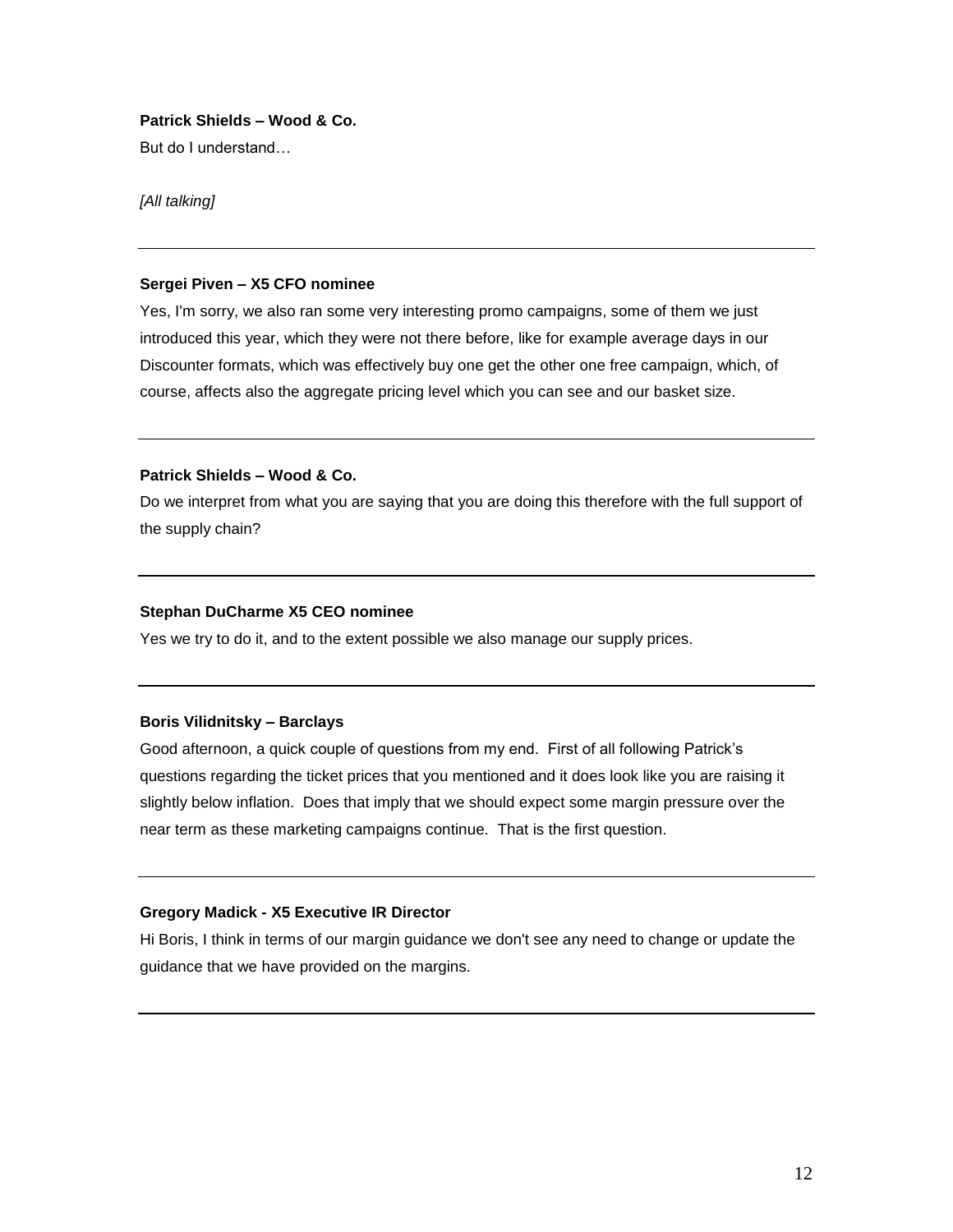## **Boris Vilidnitsky – Barclays**

Fair enough, and in terms of competition, you notice that competition is accelerating in your two core regions. Could you elaborate maybe a little bit on that, is that in terms of pricing, is that in terms of marketing, is it in terms of finding locations, is it a battle for new potential customers or existing customers.

#### **Stephan DuCharme - X5 CEO nominee**

I would make two comments on that, one particularly in St Petersburg in terms of the battle for store openings, as you know we are not able to participate specifically in the city of St Petersburg, so we are coming under increased competitive pressure there and the city of St Petersburg is probably the most competitive market in the country. More generally I think we're just seeing competition on all fronts with different formats having repositioned, reinvested themselves and something that is forcing us to make sure we stay on our toes and do the same.

## **Boris Vilidnitsky – Barclays**

What about the central region?

#### **Stephan DuCharme - X5 CEO nominee**

My personal assessment would be that the central region is not as tough for us as St Petersburg, first of all because of our ability to continue opening which we are at a rapid pace.

#### **Boris Vilidnitsky – Barclays**

There are some talks about cancellation of the 25% market share rule, how do you see your strategy changing if that rule changes, do you see yourself becoming more competitive again in St Petersburg because that would essentially allow you to open more stores there.

## **Stephan DuCharme – X5 CEO nominee**

We will tackle that if and when that happens.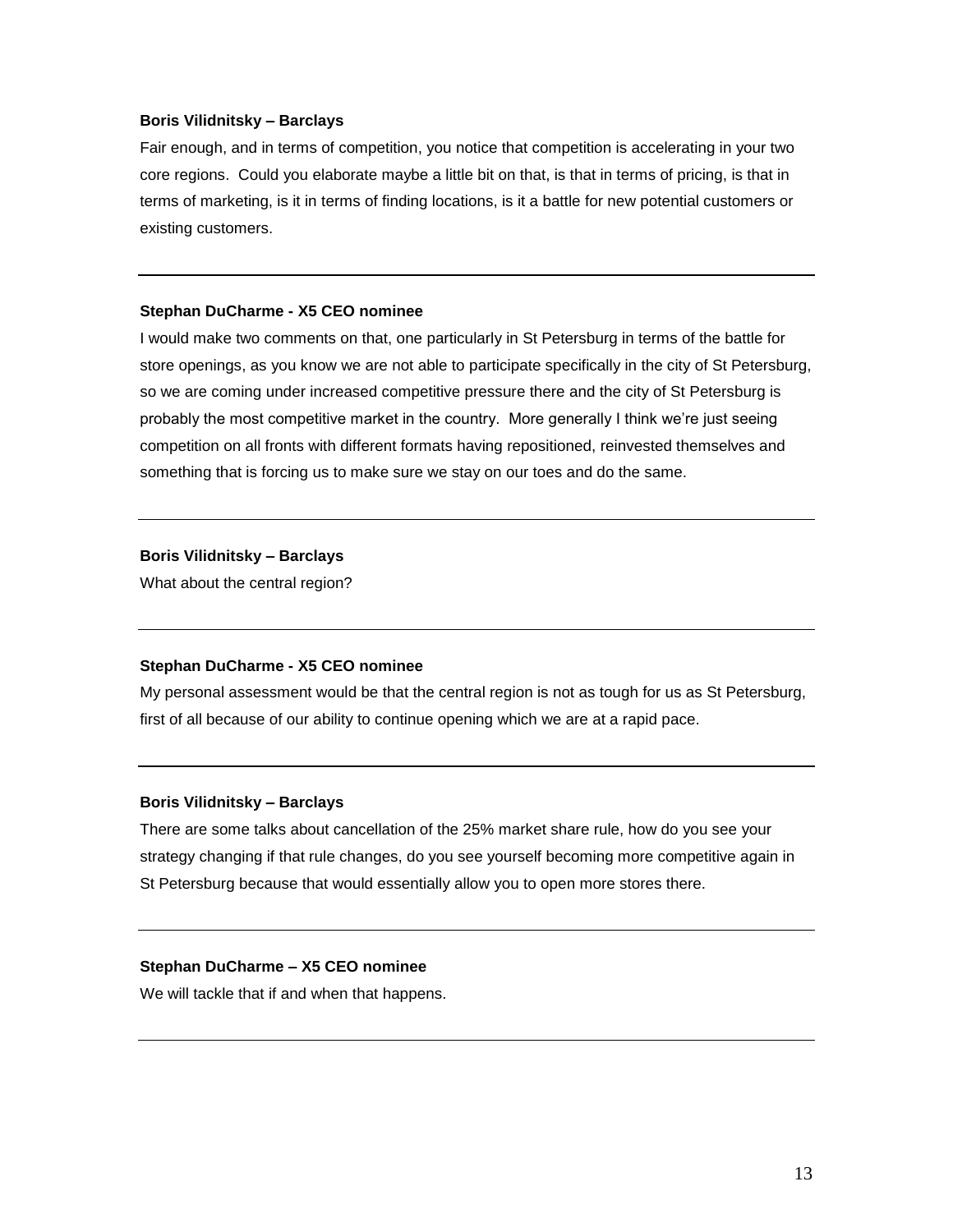#### **Victoria Petrova – Credit Suisse**

Hello everyone, thank you for the call. First of all given the major changes in your management team, could we expect some sort of an analyst day, or some sort of communication with the market, opportunity for us to see these people, to ask them questions any time soon? I remember you were planning before in the different era an analyst day in spring. Is it still on? Does new CFO and CEO plan to talk to investors maybe at an NGR. I personally find it important given the lack of clarity regarding what is going on in the company right now. Could you first elaborate on that please?

#### **Stephan DuCharme – X5 CEO nominee**

Yes we have talked about an investor day here in Moscow in the past. We would be delighted to host one. We will be coming through with a specific date very soon. This is most likely to be after we have released our Q1 results. I am looking at Greg here which would mean hosting this type of a day second half of May. Yes, and we will come back to you with that specific date very soon and clearly both Sergey and myself would be part of such an investor day here in Moscow, and we will involve to the extent necessary desirable other members of the senior management team.

#### **Victoria Petrova – Credit Suisse**

Thank you very much it would be very helpful. My second clarification question, you were talking about decentralisation processes and this is what X5 has been talking about for a while now, how does this idea correspond to the fact that discounter format is going to be run by you.

#### **Stephan DuCharme – X5 CEO nominee**

Very interesting, very good question, actually it is being run on a day-by-day basis by the operational team. Furthermore we are including in those discussions the eight regional directors, because I think it is very important for us to hear from them directly what is happening in each of their respective regions and what they need in each region to improve performance. While there is some supervision and guidance from me for a limited period of time and we don't know how long that will be, we're actually maintaining that idea of decentralisation, both in terms of the team here out of Moscow that is running the discounters and the regional senior management. One of my main objectives as part of doing this is also to get a much better feel for that top management team here in Moscow and in the regions.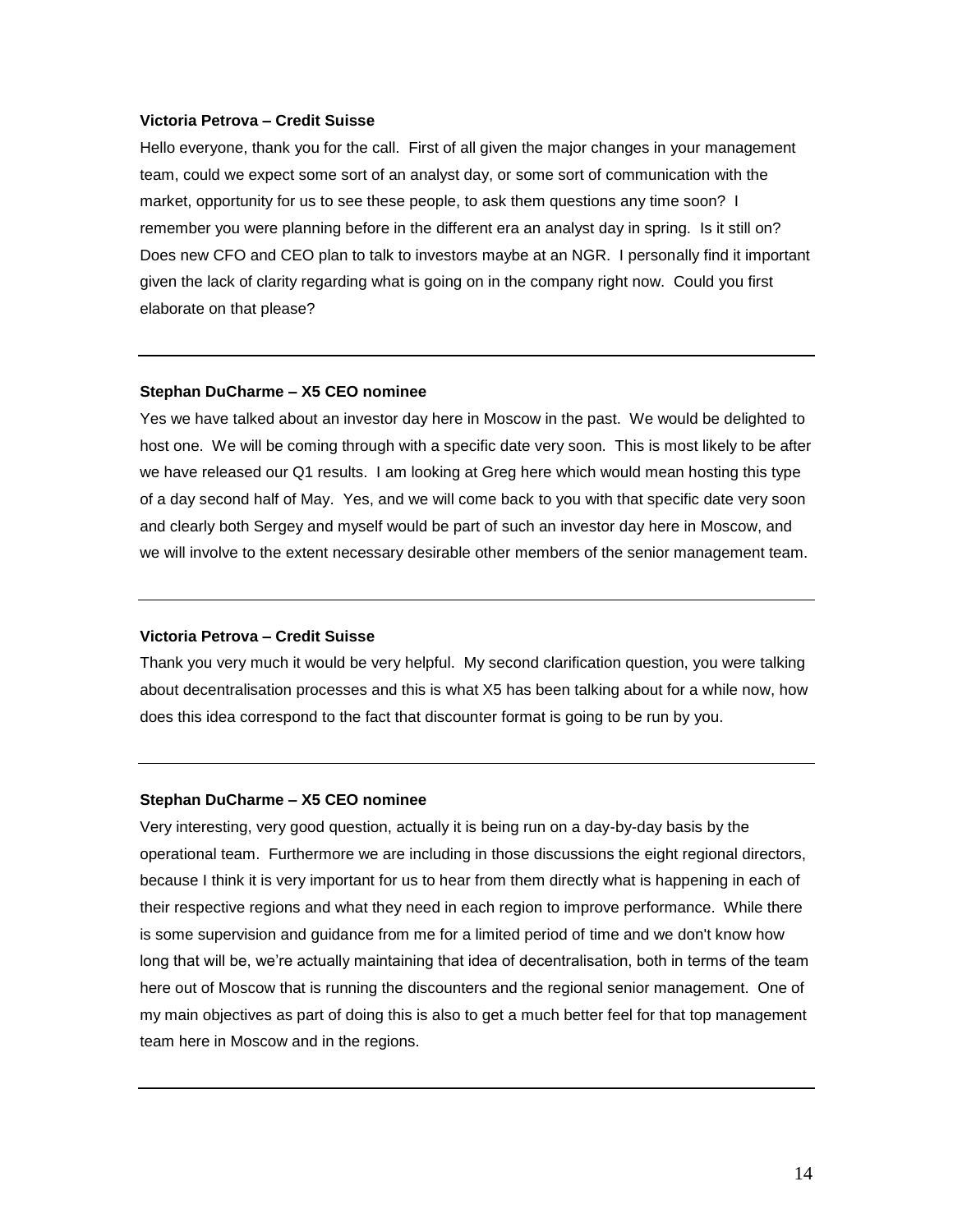#### **Victoria Petrova – Credit Suisse**

Thank you very much, and my last question is related, have you identified the key problem in soft discounters. As Sergey mentioned you are the cheapest discounter on the street from the market data and some studies we get, consumer is price sensitive. Still you have one of the worst traffic on the street, so there should be something which basically keeps your customers from coming back to the stores. Have you identified this problem and do you think the worst times for X5 are over. It is more of a philosophical question, thank you very much.

#### **Stephan DuCharme – X5 CEO nominee**

If we start with the philosophy, we have more work to do. We have mentioned on previous calls that we thought we were halfway through a type of turnaround programme. I believe that that continues to be true. That doesn't mean we don't have work cut out for ourselves. We are taking it one format at a time. We are pleased with the initial reaction of both the hypermarket and the supermarket formats to decisions we have taken. We are displeased with the performance in discounters. There are a myriad of reasons that we are looking into. I tend to start in general when there is the problem with two very basic things and that is people and execution. My general experience is that if there is an issue with people or with execution that accounts for a large part of the problem, so this is one of the things we are looking at. We will come back to you and I can assure with more granularity of what we are doing in the discounter format in March on the call.

#### **Patrick Shields – Wood & Co**

Sorry to come back, you said right at the beginning of your comments that the supervisory board, the general statements are that you very much back the multi-format based approach, but you have also emphasised decentralisation and that [unclear] departure, that other departures have been related to the fact that process of decentralisation has come to an end. Does this also suggest that we are now talking about rather than integrated, a disintegrated series of businesses and does this suggest that at some point in time you will think about divesting one or other of the minority businesses in your portfolio. If the answer to that is no, where do you see the rationale or why are you so supportive of the multi-format based approach, given the fact that you have struggled with it hitherto.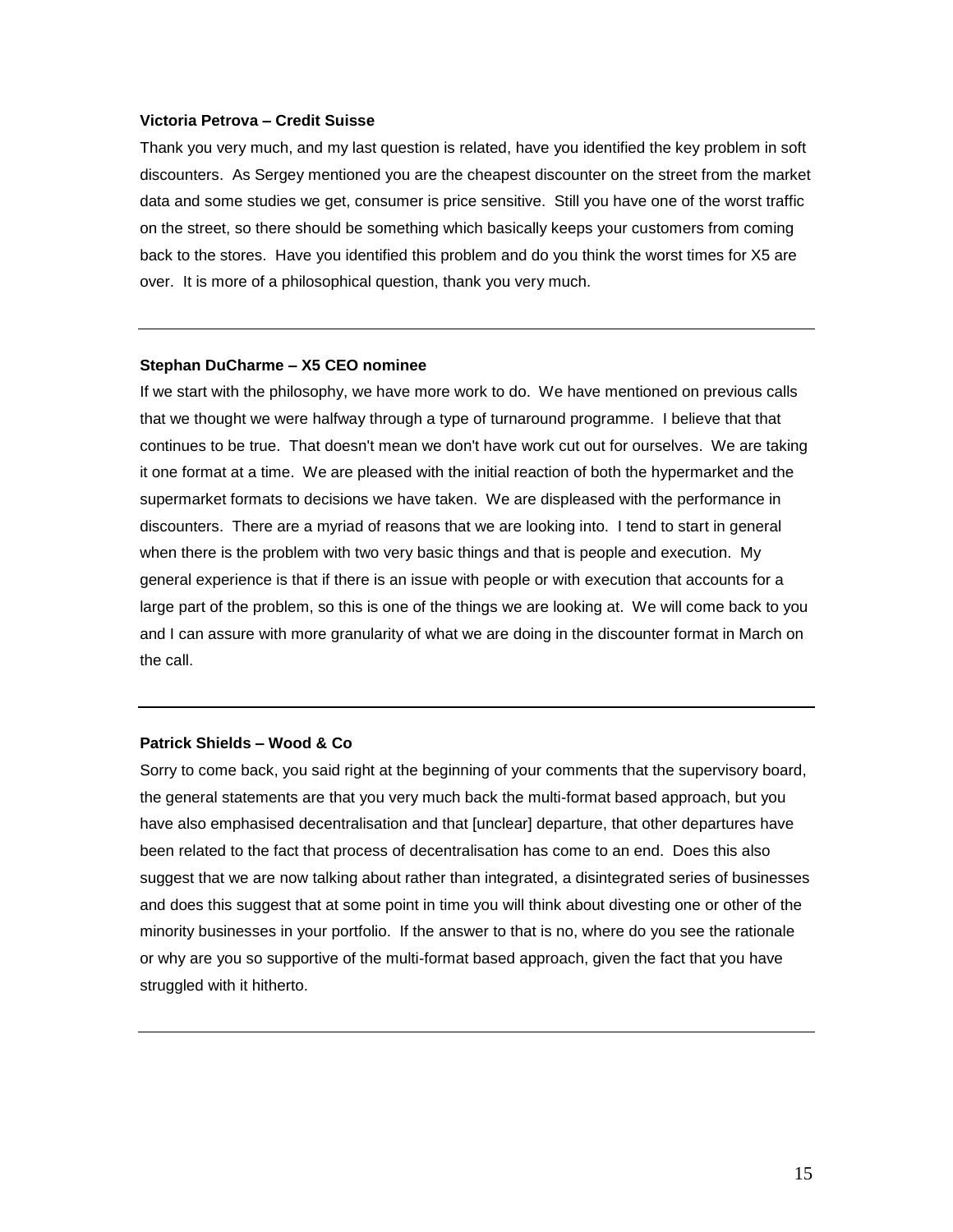#### **Stephan DuCharme – X5 CEO nominee**

We won't necessarily agree that we have been struggling all the time, we have been struggling more recently, but that is I guess a point for discussion. I can no longer speak for the supervisory board in that I resigned from it about ten days ago. What I can say is that at no time during the four years that I was on the supervisory board was there any discussion of divesting any part of the business. There has been and there is clear support for the multi-format strategy.

Point number two, when we say decentralisation we are not saying disintegration which I think is the word you used. I think what we are saying is we want four stronger operational formats, led by strong individuals who are closer to the customer, with strong execution in those formats which can take different forms depending on the type of the format, with strong operational controls run from the centre under the new CFO.

### **Patrick Shields – Wood & Co**

This is a more difficult question and I hope you don't think I am being rude in asking it, but I am interested to hear your perspective. Clearly your appointment to the CEO comes after what we had understood had been a search to find a replacement for Andrey Gusev and that I think the market and I think some of the comments that we heard from you when you were in the interim position suggested that you were looking for a retailing man, somebody with a kind of industry and operational experience that could be brought into help drive what is obviously a very challenging project forward. My comments are made not to be disparaging of you, but just I wonder why the decision was made or what led to the decision to say well we don't need to bring somebody, from inside and instead you have decided to take on the mantle of responsibility.

#### **Stephan DuCharme – X5 CEO nominee**

Patrick your comments are not at all taken as being disparaging and there is no issue there whatsoever. Let me give you two answers, we brought in for two formats very strong experienced retailers to take charge of them. Unfortunately for a myriad of reasons it didn't work out in both of those cases. Making a more general comment the board in appointing me initially felt there was an important job to be done in terms of stabilising the team, in terms of getting a better understanding of the situation. In appointing me earlier this month a sense what I continue with that work of building the team, that I focus on people, that I focus on execution and I will of course be bringing in the right retailers into the right position as this develops.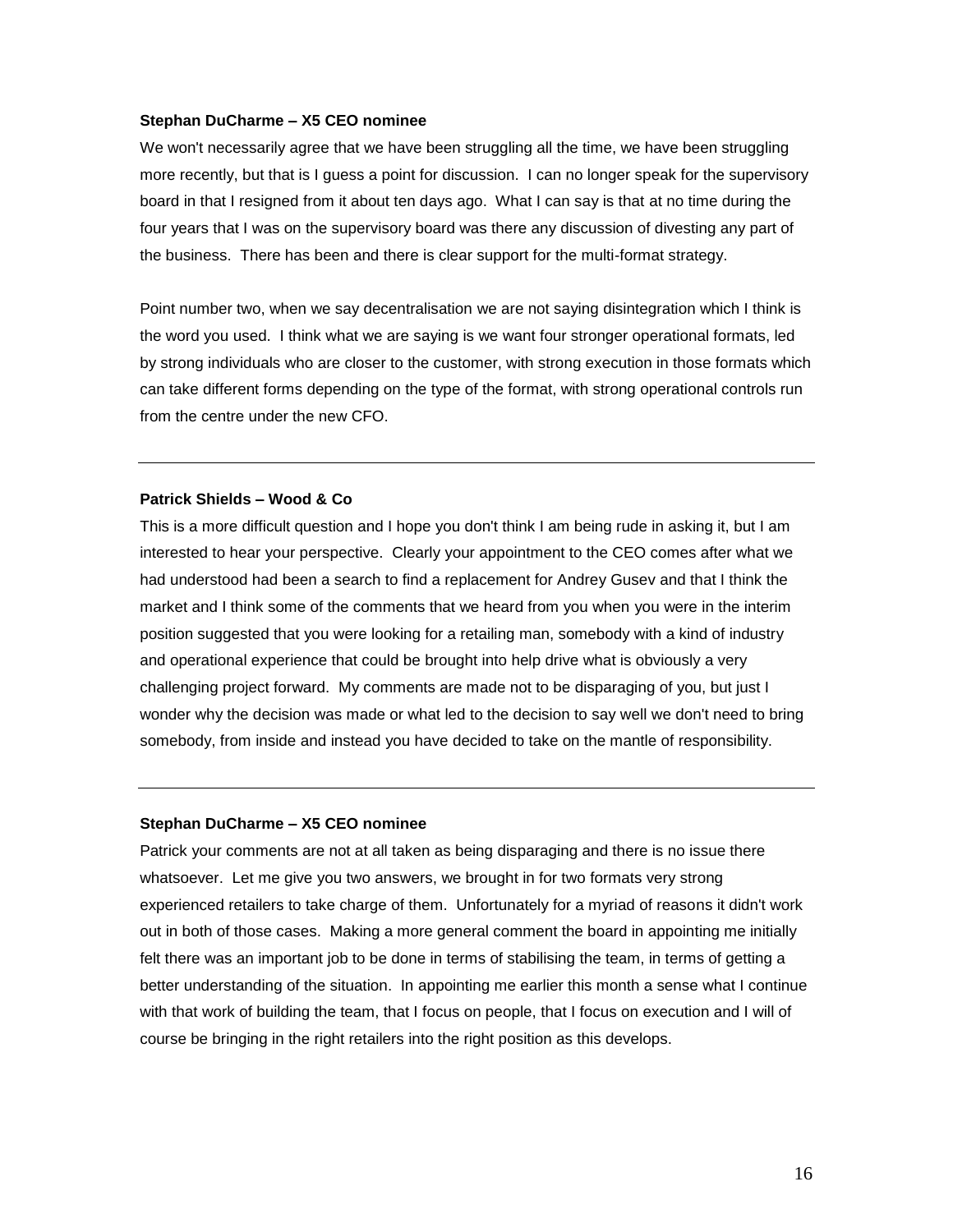My personal very strong preference is to work with internal people that we have in the company at the senior and the middle level. Part of the work that I am doing is identifying the right people for the right positions. Experience in general and over the last few months at X5 has shown that when we put especially the right internal people into the right positions we tend to see results more quickly. I wouldn't disagree with you at all that I do not have a long track record in retail.

#### **Patrick Shields – Wood & Co**

That is very helpful, thanks for being so open.

#### **Suhail Suleman – Coronation**

I know you are not wanting to provide any guidance for this year, but just as a broad overview do you see the prospect of store growth while the existing store base is being sorted out, as being more muted for the next little while, or do you still expect to continue with your long term store target that you have previous disclosed to the market.

### **Stephan DuCharme – X5 CEO nominee**

Without giving specific items I would say not necessarily. We continue to see continued growth and we intend to participate in that growth.

#### **Kalim Aziz** – **Armajaro Asset Management**

Thank you very much for taking the time out today. I understand this is not an easy time for you. I am sure you have a lot more things to do. I wanted to focus a little bit about one of the major shareholders of the company, the main sponsor of the business as such, and trying to get a little bit of a handle on and understanding of how his involvement is now given the state of affairs that the business is today, not necessarily because of all the activities done by the management but because of market structure and the market competitive environment as well. What do you think or what is the opinion about the performance from an operational perspective of X5 as it stands today.

That is the first bit. The second bit I think I am trying to probably paraphrase some of the comments made earlier is that the problems or the difficulties or the issues that surround X5 are not as such scientifically difficult or scientifically difficult to find or resolve. They appear to be tedious, and things that are mundane but take a long time to implement. I don't seem to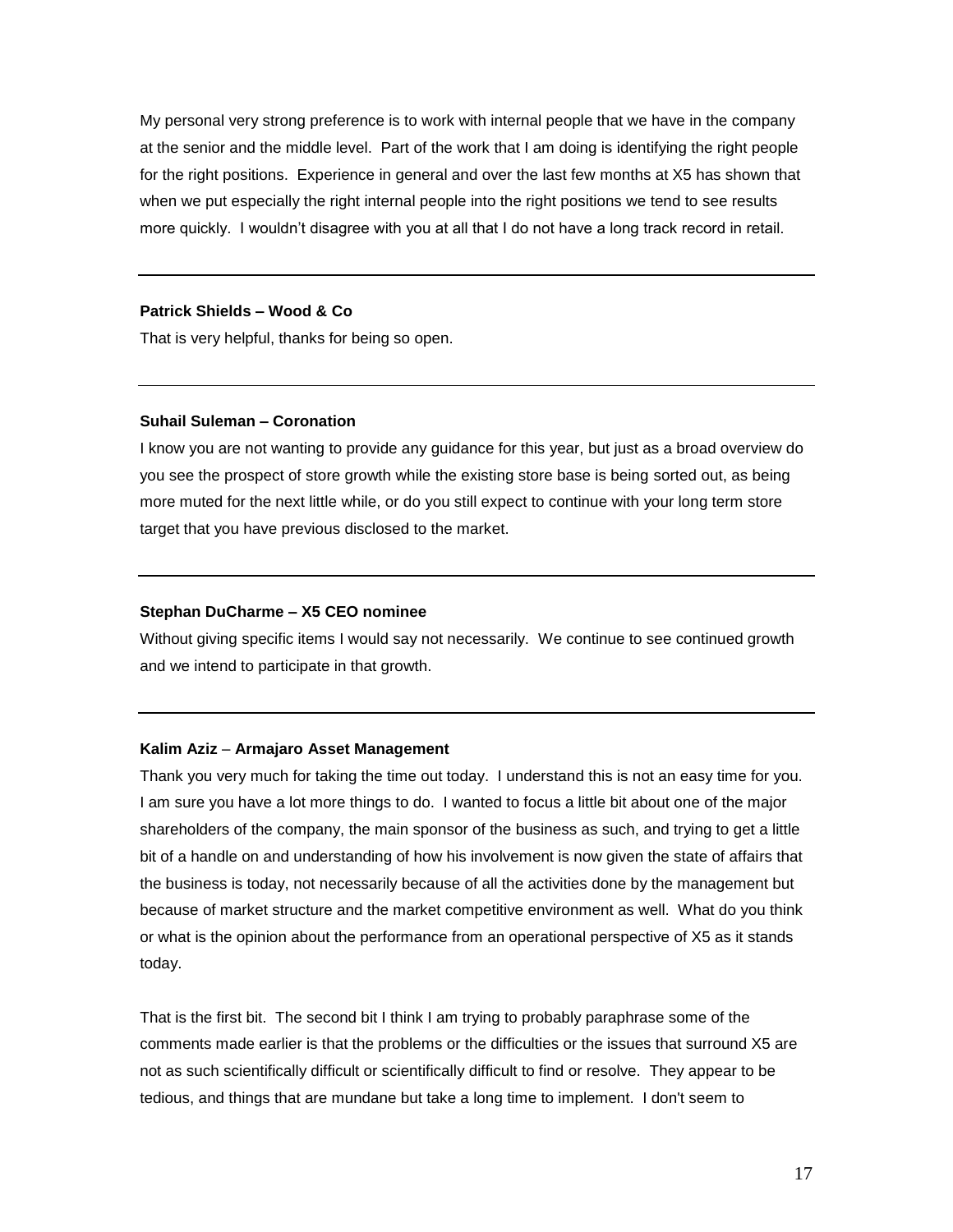understand the time it has taken to realise these issues and time it is still taking to come up with a fully-fledged plan that you can disclose to the market or we can see for ourselves through implementation.

The first question is related to the sponsoring shareholder and what is his view, what are the thoughts about the company as it stands today. The second is a little bit of colour on why is it taking so long to come up with a robust enough plan to see things or maybe it is a communication issue that we didn't understand the extent to which the problem was.

#### **Stephan DuCharme – X5 CEO nominee**

Thank you for the question. In terms of the, as you call it, I think sponsoring shareholder and in terms of the major shareholder, Michael Friedman is on the supervisory board. We are in regular contact with all supervisory board members. We have active support and involvement where we ask for it from all of those individuals; they visit us from time to time. I would not agree with the hypothesis that any of them are involved in operational management of the company.

#### **Kalim Aziz – Armajaro Asset Management**

Sorry sir, I didn't make that comment at all. I just wanted to understand how is he looking at it and what are his opinions.

## **Stephan DuCharme – X5 CEO nominee**

In terms of the opinion of any member of the supervisory board, all I can say at this point is that the full supervisory board stands behind their strategy and stands behind the senior management team of this company.

## **Kalim Aziz – Armajaro Asset Management**

I don't want to sound obtuse but the management has been changing quite recently, so which management team is the supervisory board supporting, the current one, or the one which was changed, which we also thought was being supported by the supervisory board. I am a bit confused here.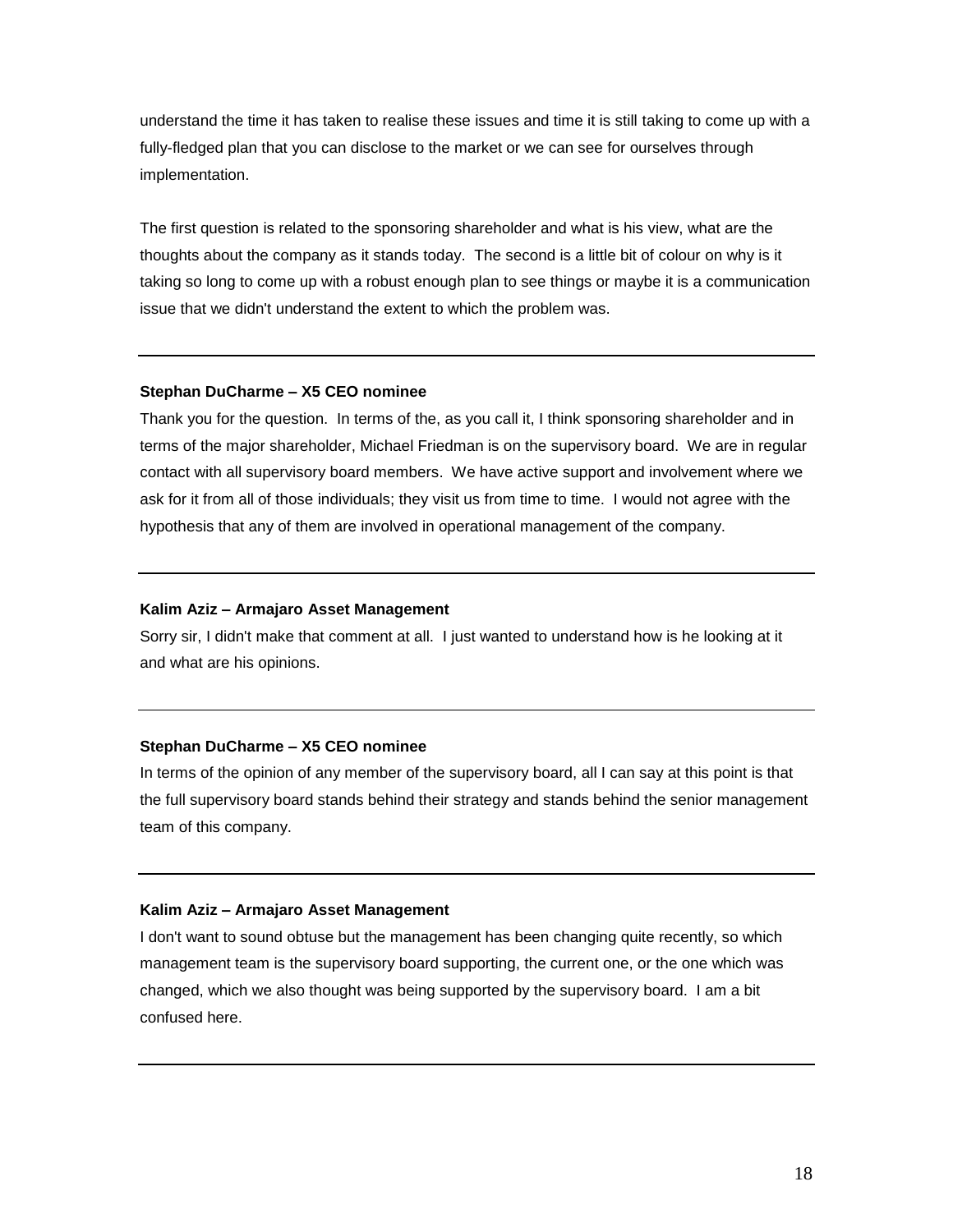#### **Stephan DuCharme – X5 CEO nominee**

I fully understand the question, and someone who has moved from a board role to the CEO role I would say that I serve until the supervisory board decides that I do not serve. Any senior management serves at the request of a supervisory board. The team in front of you today has the full support of the supervisory board.

#### **Kalim Aziz – Armajaro Asset Management**

Thank you for that and regarding the issues that we are dealing with at X5 and...

#### **Stephan DuCharme – X5 CEO nominee**

I couldn't agree with you more, retail involves a lot of tedious issues, day to day, store by store, region by region, format by format, it is not rocket science, but it is an accumulation of lots of little things across a network of 4,000 stores in a fast growing environment, and a situation where potentially... I think it is best left at that. We are tackling a lot of those things in a decentralised way. we are launching certain experiments across the network, and as we see those results coming through on a more consolidated basis, we will know what is working and what is not working, and as I said earlier I think it will come down to a large extent to people and execution.

#### **Kalim Aziz – Armajaro Asset Management**

I understand – just a little bit more – I understand the concept of decentralisation. It is a good way of managing things if you have adults running businesses who are prepared to take responsibility, but there is also a concept of ownership, who owns the change, who is eventually responsible to make sure that things happen. As you mentioned there have been personality clashes with some part of, I have a great idea but when I want to implement it appears that I am hitting a break wall or I am not able to communicate type scenario has happened. Is there anybody in the company today who wants to own the change in the business, change for the better and who will that be?

#### **Stephan DuCharme – X5 CEO nominee**

To be very direct, I own that, the CFO does and so does the team that we are putting together down to each format, and down to each region and down to each store. This is a key consideration in a turnaround, ownership is key and I would fully agree with you on that.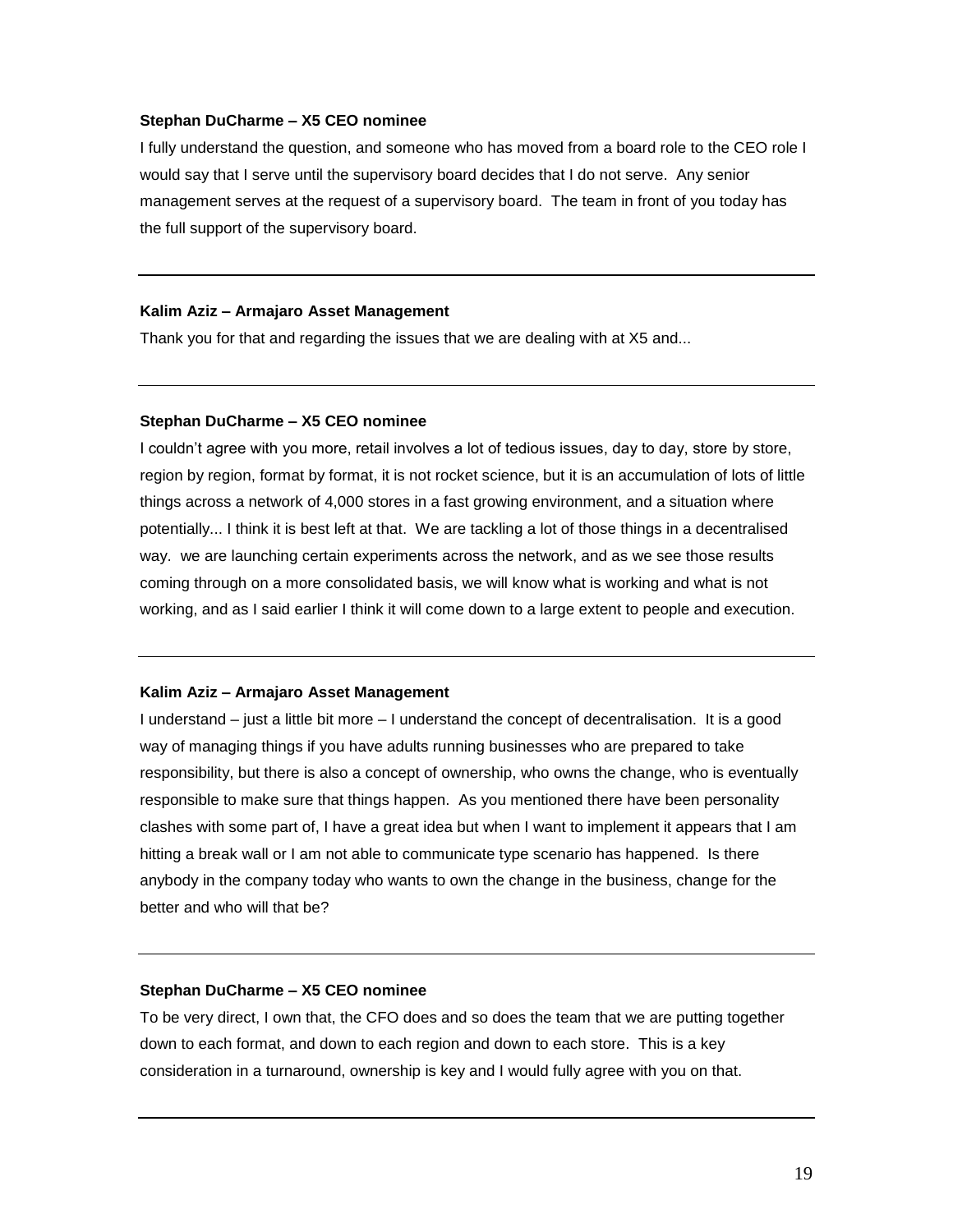#### **Julia Gerasimova – Goldman Sachs**

Two questions left, both on the management, changes in the management team. I guess my first question is just to make sure whether Mr DuCharme plans any other changes in the management team or I think the current management team is more or less stable, and the only thing you need is just to find a director for the discounters. That is my first question. The second question relates to this director of discounter format. I understand that the changes were like a week or two weeks ago, but what is the progress with the search of the new director for this format and I just wanted to understand whether you have any internal deadlines to find the new director. Could it be someone from the current operational management team which runs the discounter format right now? Just lastly, or maybe what are the chances that this format will be permanently supervised by the group of people rather than just by one leading director. Those are my two questions thank you.

#### **Stephan DuCharme – X5 CEO nominee**

Thank you. In terms of management changes we have a core group of senior managers. We have been working together in one capacity or another for a period of six months now. As the company adapts to current market situation, one can never exclude a change. As I said earlier my intention is to work with the team, the larger team that is in place, and to determine which of them are most appropriate for what positions and challenges as we go forward.

In terms of specifically the soft discounter format, the format is being run day to day by a group of individuals. It is not an ideal solution long term. The silver lining of the cloud is that individuals like Sergey and myself get a much better understanding of what is happening at said format also in terms of people, but most importantly in terms of results and issues that still need to be resolved. We have started a search. I will be honest in saying we are not rushing into it. We cannot afford to bring someone into that position who would fail. There is a risk of that, there is always a risk of that, so that in making any appointments we want to ensure that the appointment is a success both for the individual and the company and we will make the right decision at the right time, taking that risk into account.

#### **Patrick Shields – Wood & Co**

Sorry to keep coming back, just to kind of pick up on I think part of the question that Kalim was asking. We have known that the operating performance of the business, particularly Pyaterochka, is not something that has only become manifest in the last couple of quarters. It has been something that we had the first warning flags went up in the third quarter of 2011 if I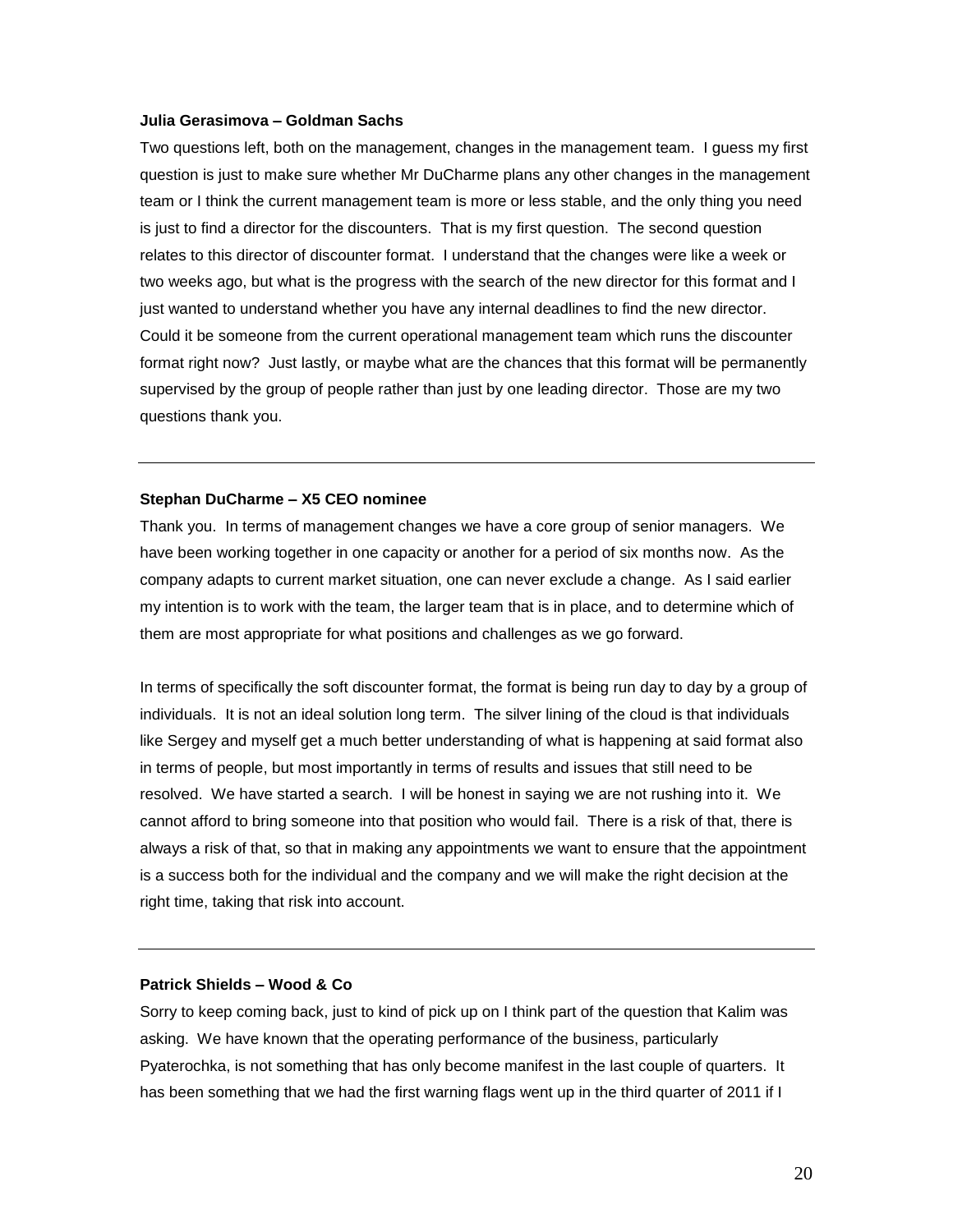remember rightly, which was the time when we saw some contracting like for likes. I just wonder and you characterised Frank Morose's difficulties in implementing changes cultural. I wonder, is that a smoke screen, is that really going to encapsulate everything. I am an Englishman so it is difficult for me to judge from the outside and I take onboard what you say about some of the challenges of doing business in Russia. Frank also joined a business that was in a process or change that moved from the most critical move from back margin to front margin, if you want to describe it like that or from a vendor driven to a customer focused type of retailing business etc. That seems to be a kind of a major and very important strategic change in the way that the business model runs, but it seems to be one where you have the most significant difficulties in executing, and I just wonder does that reflect the fact that there was resistance within the operations to that change, because presumably in a business that was very close to its suppliers, maybe that was something that people preferred working in an environment such as that. to me it has to be more than cultural, Morose came with a significantly hard nosed reputation certainly from what I know of his time as a manager of retail businesses in Germany. He wasn't, as I understand it a walkover, he was quite a tough man with an operational reputation. I just wonder where the kinds of points of resistance were and whether that reflects the fact that turning the business around, i.e. creating a new culture for the Pyaterochka business from the shop floor up is readily achievable.

#### **Stephan DuCharme – X5 CEO nominee**

I would argue Patrick that when change is well described, when there is guidance, when there is sufficient education on the necessary change, it is actually possible in Russia to implement such a change with guidance and with a bit of corporate discipline. I would not take it all as a given that there was a resistance in there was a resistance in the discounter format to some of the initiatives that have been introduced and that I guess were introduced as early as the beginning of 2012. If there was a resistance it may have been to individuals, but not to new ideas.

### **Patrick Shields – Wood & Co**

You're quite hopeful that despite the fact that we still have manifestly very poor trading results, despite the fact that we don't seem to have made much progress over the last four or five quarters yet, that that change is achievable.